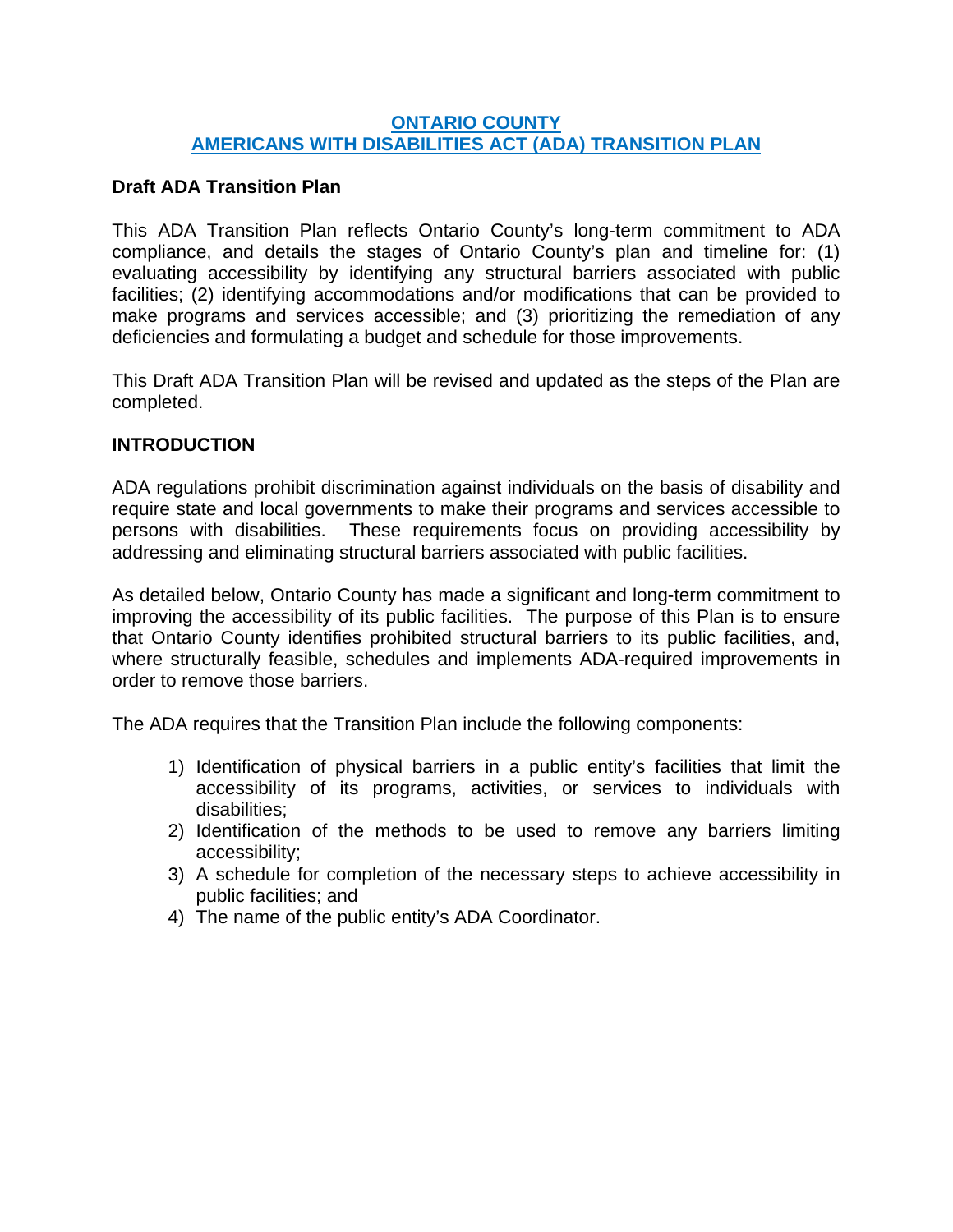## **STEP 1: IDENTIFICATION OF PHYSICAL BARRIERS IN ONTARIO COUNTY'S FACILITIES**

The first phase of the Ontario County ADA Transition Plan is to evaluate the County's public facilities for accessibility. Officials from the Ontario County Planning, Public Works, and Human Resources Departments will coordinate to conduct accessibility evaluations of the following County facilities:

- Sidewalks, crosswalks, and curb ramps
- Publicly accessible buildings
- Parking lots serving publicly accessible buildings

For each facility evaluated, a Survey of Ontario County Public Facilities ("the Survey") will be completed. Any deficiencies, suggested improvements, and observations relating to structural feasibility of improvements will be noted and recorded on the Survey. An Inventory of Public Facilities ("the Inventory") will also be created, and will serve as the central database for identified structural barriers, suggested improvements, and comments relating to structural feasibility of improvements.

### Evaluation of Sidewalks, Crosswalks, and Curb Ramps

The Survey will contain the following ratings to assess the condition of each County sidewalk, crosswalk, and curb ramp:

**Rating 1** – Not Applicable: A facility not considered to require accessibility, for example, limited-access highways.

**Rating 2** – Not Accessible: Significant discontinuity such as steps, no ramps, more than 100 feet of unpaved walkway, heaving, vertical displacement, other severe distress, flooding, etc.

**Rating 3** – Partially Accessible: Not designed to current standards, problems with geometry of sidewalks, ramps and landings, no detectable warnings, handrails, etc.

**Rating 4** – Accessible: May need additional improvements, for example circuitous routes, insufficient width, etc.

**Rating 5** – Fully Accessible: Designed to current standards, but reasonable accommodations may still be required for individual cases.

#### Evaluation of Parking Lots and Publicly Accessible Buildings

For the evaluation of publicly accessible buildings and the parking lots serving those buildings, the Survey will incorporate relevant portions of the ADA Checklist for Existing Facilities (based on the 2010 ADA Standards for Accessible Design), produced by the Institute for Human Centered Design.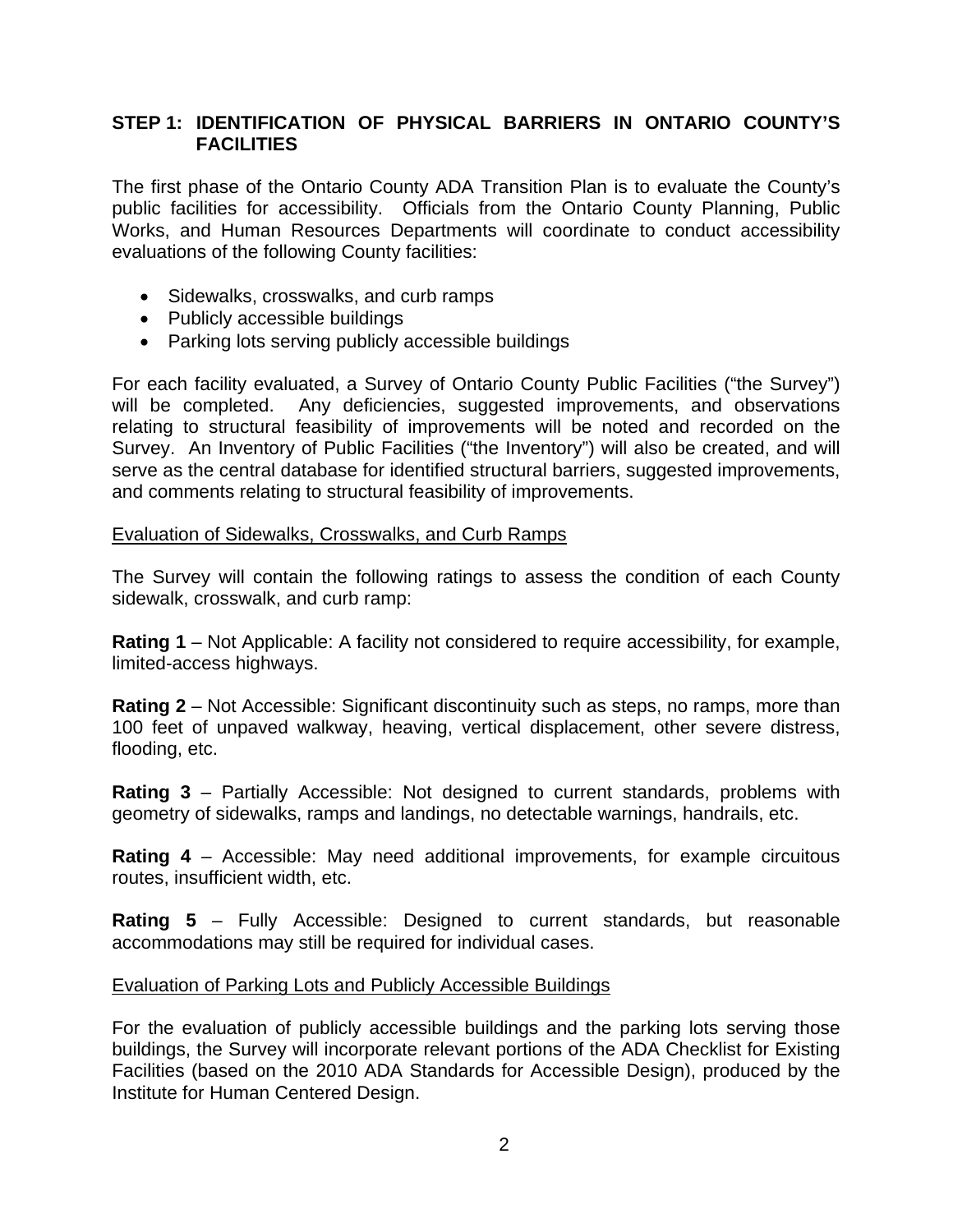## Schedule for Completion

County officials from its Planning, Public Works, and Human Resources Departments will be coordinating over the next several months to evaluate public buildings, parking lots, sidewalks, crosswalks, and curb ramps. Numerous facilities will be subject to this evaluation, and consequently this will be a substantial undertaking for the reviewing officials. The evaluations will be scheduled so as to evaluate outdoor facilities prior to the winter months (to avoid snow cover that may impede a thorough review), with any remaining evaluations of outdoor facilities to be completed in early Spring 2016. Evaluations of indoor facilities will continue during the winter months. Therefore, it is estimated that Step 1 will be completed by **April 29, 2016**.

# **STEP 2: IDENTIFICATION OF METHODS TO REMOVE BARRIERS**

The second phase of the Ontario County ADA Transition Plan is to develop a method to remove barriers. This includes identification of the nature of needed improvements and a determination regarding structural feasibility of improvements under the ADA standards, and prioritization of necessary improvements.

Once the necessary improvements have been identified and prioritized, this information, along with a list of any improvements determined to be physically unfeasible, will be presented at a public meeting of the County's Compliance Committee. It is the County's practice to provide public notice of the dates and agendas of Compliance Committee meetings on the County's website. This will provide the public with an opportunity to participate in the formulation of the ADA Transition Plan.

## **A. Nature of Improvements and Structural Feasibility**

The nature of necessary improvements will be determined during Step 1 – the accessibility evaluation of County facilities – and will be incorporated into the ADA Transition Plan after completion of Step 1. Any improvements that County officials determine are not structurally feasible, based on ADA regulations, will also be incorporated into the Plan.

## **B. Priority of Improvements**

### Sidewalks; Crosswalks; Curb Ramps

With respect to sidewalks, crosswalks and curb ramps, the primary focus of this ADA Transition Plan is to address all ADA noncompliant facilities, defined as those locations that have a rating of "2" and "3" on the scale discussed above.